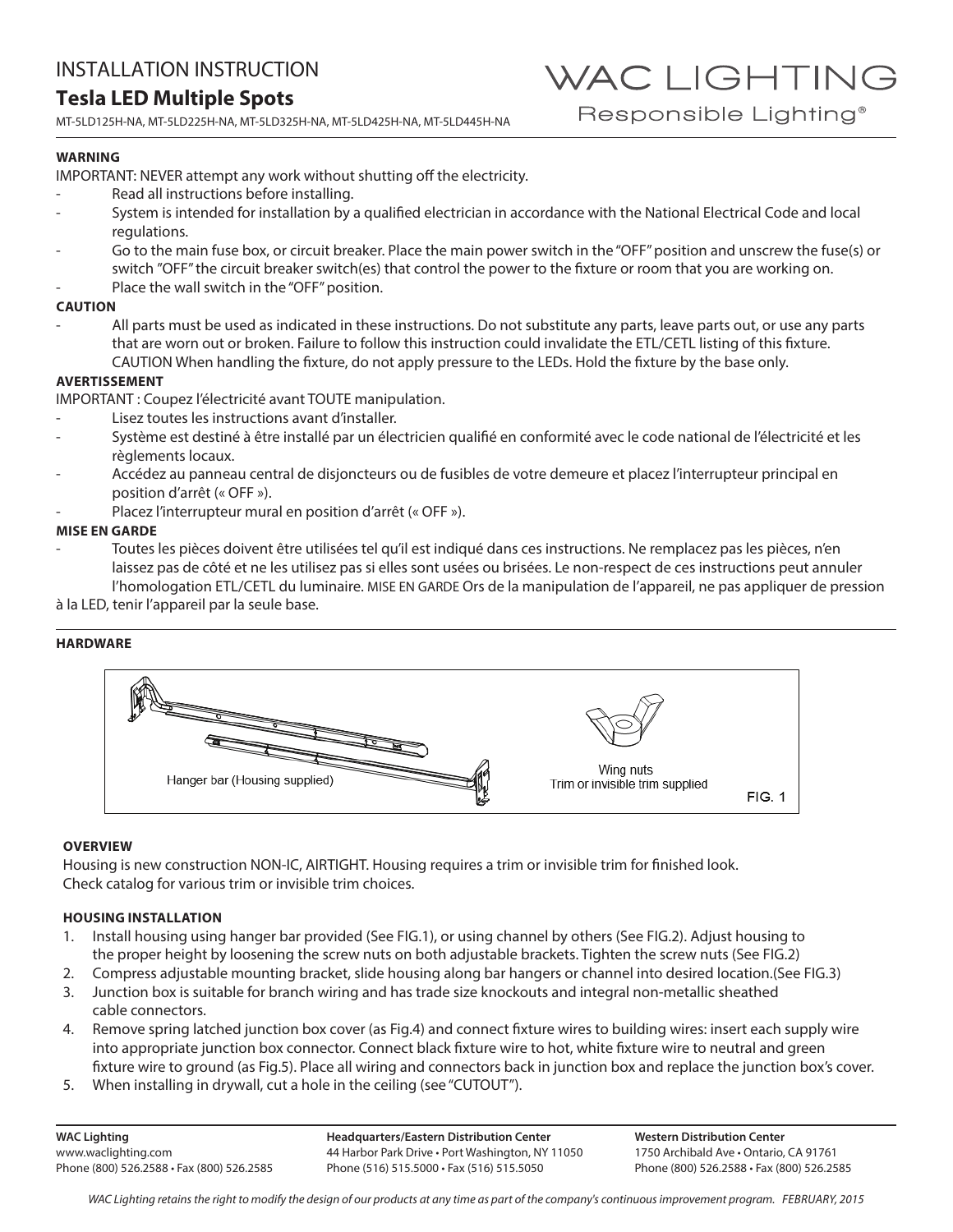# INSTALLATION INSTRUCTION

# **Tesla LED Multiple Spots**

MT-5LD125H-NA, MT-5LD225H-NA, MT-5LD325H-NA, MT-5LD425H-NA, MT-5LD445H-NA

# WAC LIGHTING

Responsible Lighting<sup>®</sup>



## **CUTOUT**

Use template supplied to make appropriate cutout for trim or invisible trim installation

| Model         | Trim          | Cutout                         | Invisible trim | Cutout                   |
|---------------|---------------|--------------------------------|----------------|--------------------------|
| MT-5LD125H-NA | MT-5LD125T-*  | $155$ mm <sup>*</sup> $155$ mm | MT-5LD125TL-*  | $196$ mm*196mm           |
| MT-5LD225H-NA | MT-5LD225T-*  | 300mm <sup>*</sup> 155mm       | MT-5LD225TL-*  | 340mm <sup>*</sup> 196mm |
| MT-5LD325H-NA | MT-5LD325T-*  | 445mm <sup>*</sup> 155mm       | MT-5LD325TL-*  | 490mm <sup>*</sup> 196mm |
| MT-5LD425H-NA | MT-51 D425T-* | 592mm <sup>*</sup> 155mm       | MT-51 D425TI-* | 635mm*196mm              |
| MT-5LD445H-NA | MT-5LD445T-*  | 300mm*300mm                    | MT-5LD445TL-*  | 340mm*340mm              |

## **TRIM INSTALLATION**

- 1. Raise the trim assembly to the housing (see FIG.6) and secure the trim assembly to the housing, flush up against the ceiling by wing nuts supplied (see FIG.7).
- 2. Connect power for LED module to housing, and connect the safety cable to the clip.
- 3. Depress the spring chips and push the LED model to fix into the trim (See FIG.8)



**WAC Lighting** www.waclighting.com Phone (800) 526.2588 • Fax (800) 526.2585

**Headquarters/Eastern Distribution Center** 44 Harbor Park Drive • Port Washington, NY 11050 Phone (516) 515.5000 • Fax (516) 515.5050

**Western Distribution Center**  1750 Archibald Ave • Ontario, CA 91761 Phone (800) 526.2588 • Fax (800) 526.2585